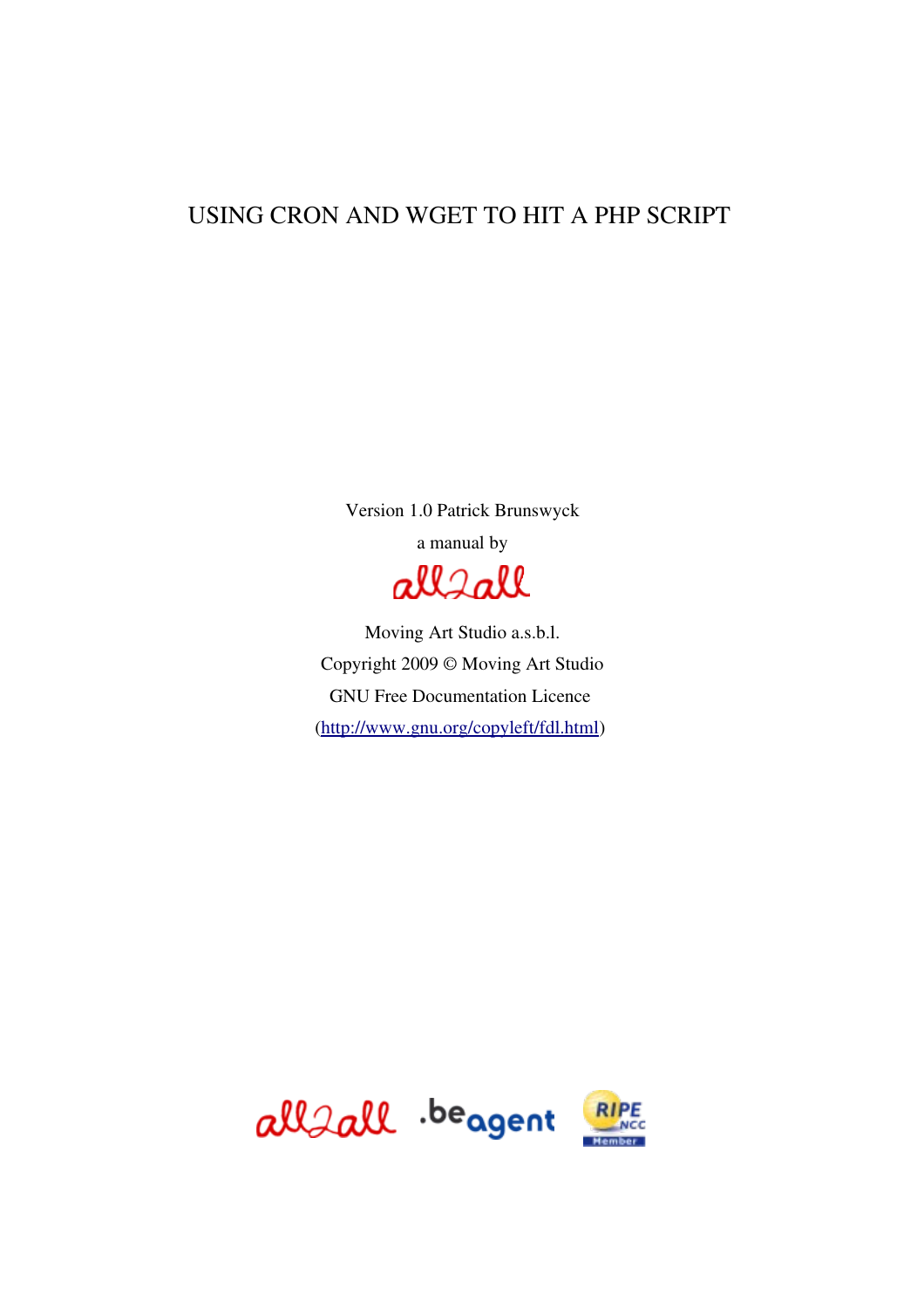# **Table of Contents**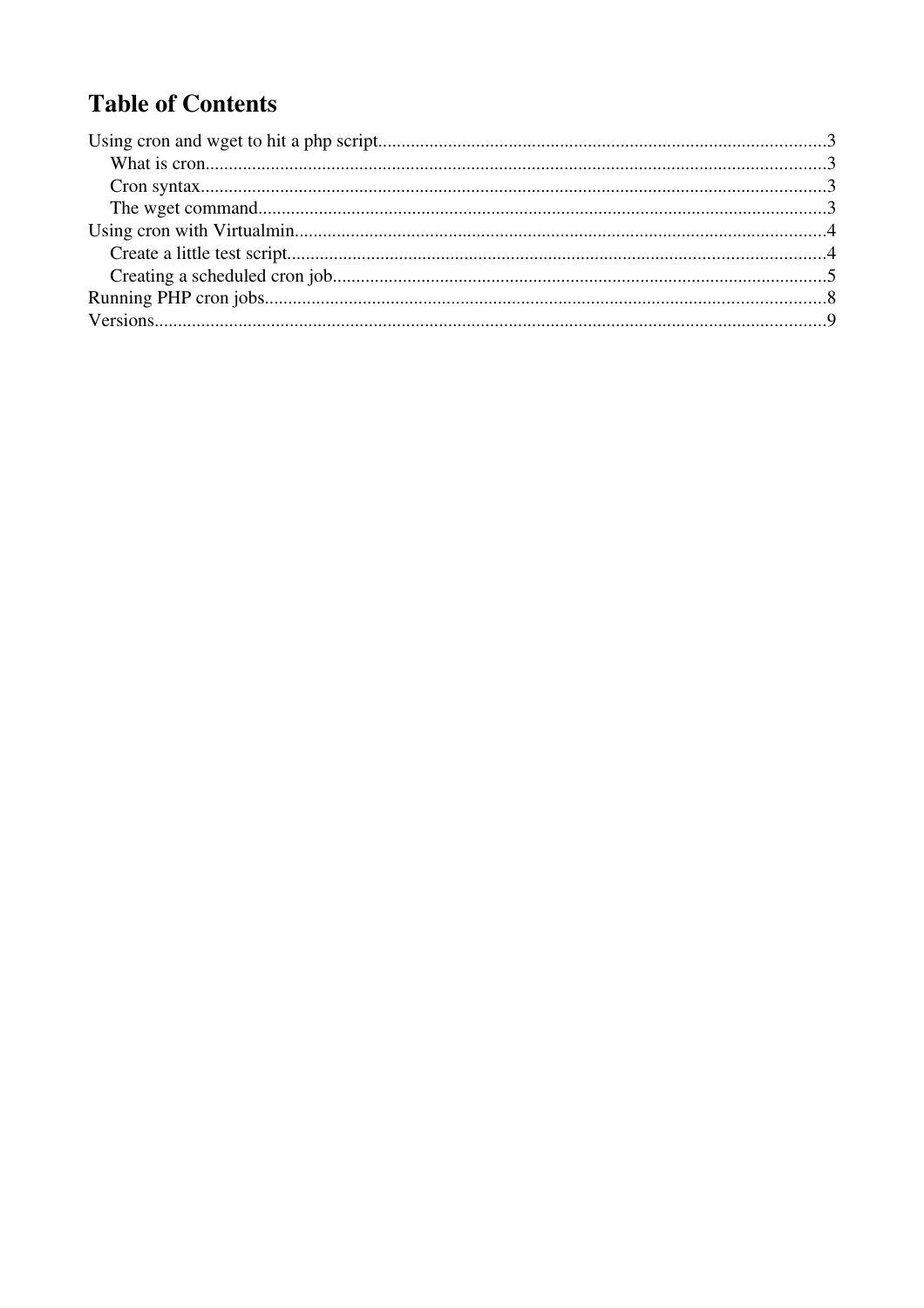# Using cron and wget to hit a php script

## What is cron

[Cron](http://en.wikipedia.org/wiki/Cron) is a **time-based job scheduler** in Unix-like computer operating systems. Cron is short for Chronograph.

[Cron](http://en.wikipedia.org/wiki/Cron) enables users to schedule jobs (commands or scripts) to run automatically at a certain time or date.

## Cron syntax

 $\cdots$  = = = = = = = = = = minute (0 - 59) | . hour (0 23) | | . day of month (1 31) |  $\|$  |  $\|$  .------ month  $(1 - 12)$  OR jan, feb, mar, apr ...  $|$  |  $|$  |  $|$  .--- day of week (0 - 6) (Sunday=0 or 7) OR sun,mon,tue,wed,thu,fri,sat | | | | | \* \* \* \* \* command to be executed

More on the syntax: [http://en.wikipedia.org/wiki/Cron#crontab\\_syntax](http://en.wikipedia.org/wiki/Cron#crontab_syntax)

## The wget command

Hitting a PHP script can be achieved by using cron and **[wget](http://www.gnu.org/software/wget/manual/wget.html#Overview)** with no output; just hit it and die. To achieve this put the following in /etc[/crontab](http://www.gnu.org/software/mcron/manual/html_node/Crontab-file.html):

 $\triangleright$  \*\*\*\*\* wget -q http://mysite.be/index.php > /dev/null 2>&1

[Wget'](http://www.gnu.org/software/wget/manual/wget.html#Overview)s **-q** or **–quiet** option turns off wget's output which is exactly what we want since we do not intend to generate content but only hit the PHP script.

A common practice when adding entries to crontab is to end the entry like this:  $\geq$  >/dev/null 2>&1

The purpose of this is to suppress any output from the command itself, because we're not interested.  $\triangleright$  The first part  $>\!\!\!\triangleleft$  dev/null:

Means redirect STDOUT (the standard output stream) to /dev/null (which is basically a blackhole for bits).

 $\triangleright$  The second part 2>&1:

Means redirect STDERR (standard error stream) to the same place as STDOUT (which was just specified). STDOUT has the assigned number 1 and STDERR has the assigned number 2. This way both STDOUT (1) and STDERR (2) are directed to /dev/null and all output of the cronned command is suppressed.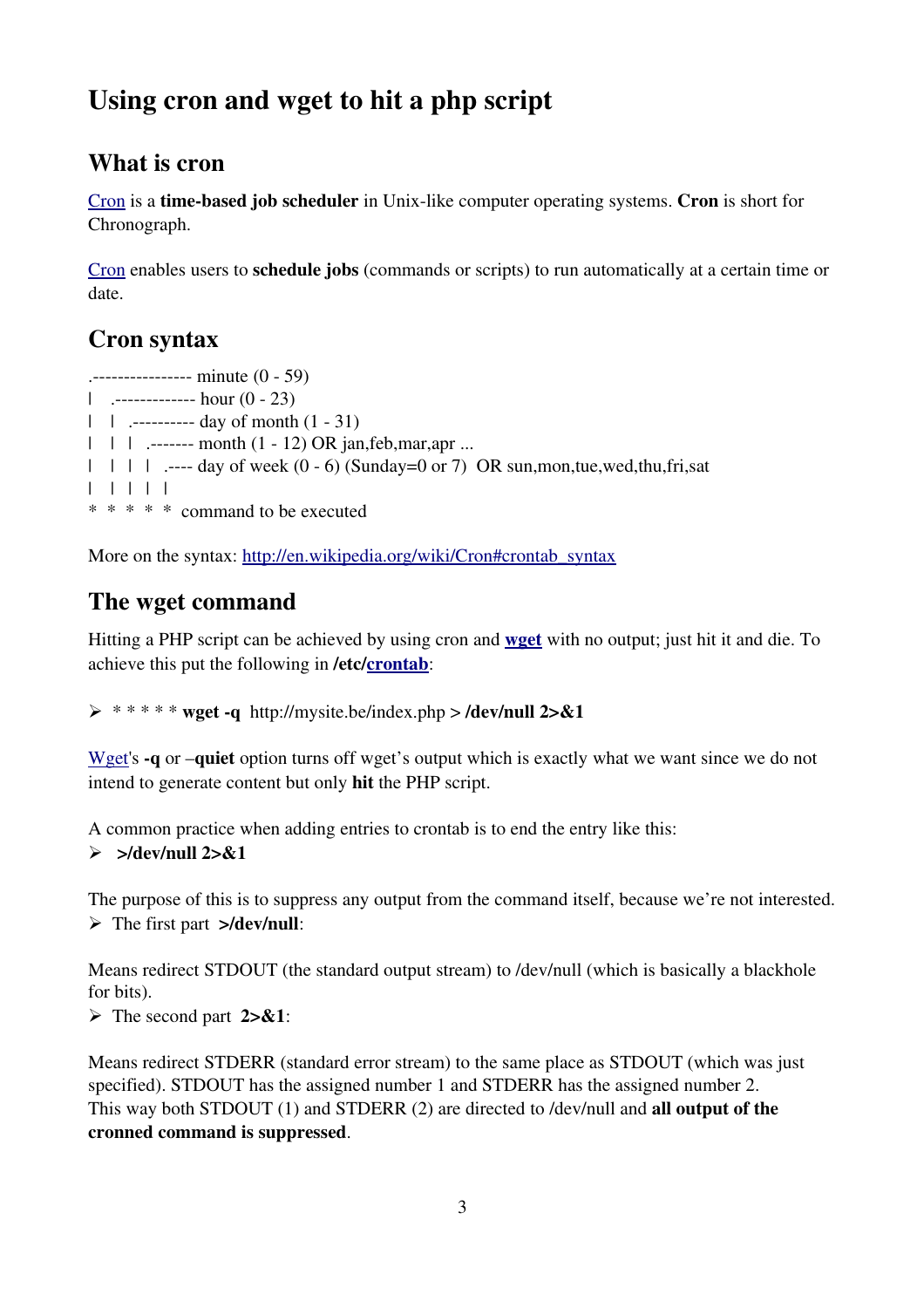## Using cron with Virtualmin

## Create a little test script

I have created a little PHP script I named phpcron.php. This script will generate a verifycron.html file to verify that cron executed the scheduled job as configured:

| $\circ$ index.html $\bullet$ $\circ$ phpcron.php<br>×                                                                                                                                                                                                                                                                              | $\langle$ ?php                                                                                 |
|------------------------------------------------------------------------------------------------------------------------------------------------------------------------------------------------------------------------------------------------------------------------------------------------------------------------------------|------------------------------------------------------------------------------------------------|
| $\leq$ ?php<br>$\left\  \right\ $ ob start $()$ ;<br>$\begin{cases}\n\text{sdatum} = \text{date('d-m-Y H:i');} \\ \text{echo "the date is: $datum";} \\ \text{space = ob.get_counts();} \\ \text{ob\_end_flush();}\n\end{cases}$<br>sfp = fopen("verifycron.html","w");<br>fwrite(\$fp,\$page);<br>fclose(\$fp);<br>$\parallel$ ?> | $ob\_st$<br>\$datu<br>echo<br><b>Spage</b><br>ob_er<br>$$fp =$<br>fwrite<br>fclose<br>$\gamma$ |

 $\overline{p}$ art $()$ ;  $um = date('d-m-Y H:i'');$ "the date is: \$datum";  $e = ob\_get\_contents();$  $nd$  flush $()$ ; fopen("verifycron.html","w");  $e$ (\$fp,\$page);  $e$ (\$fp);

This script will capture all output and store it into a new file called verifycron.html. By using the date function we can verify the exact time the verifycron.html page was created. (you can of course just create a simple file and check the timestamp to see when it was created) This way we can be sure the cron scheduled job works.

Just confirm that your script can write to the directory you are going to save your (verifycron.html) file to and is executable (as with any script).

#### Goal:

- $\triangleright$  To have cron hit this page and make it create a verifycron.html file (In this example in the directory: /var/www/htdocs/patrick/public). Using this example as a testcase for more useful purposes.
- $\triangleright$  So in this example the command to be configured in cron is: wget -q http://patrick.all2all.org/phpcron.php 2>&1
- $\triangleright$  This wil hit the phpcron.php page, execute the script in it and create a verifycron.html page that will show the exact date and time of creation and thus confirm that cron executed my script as configured.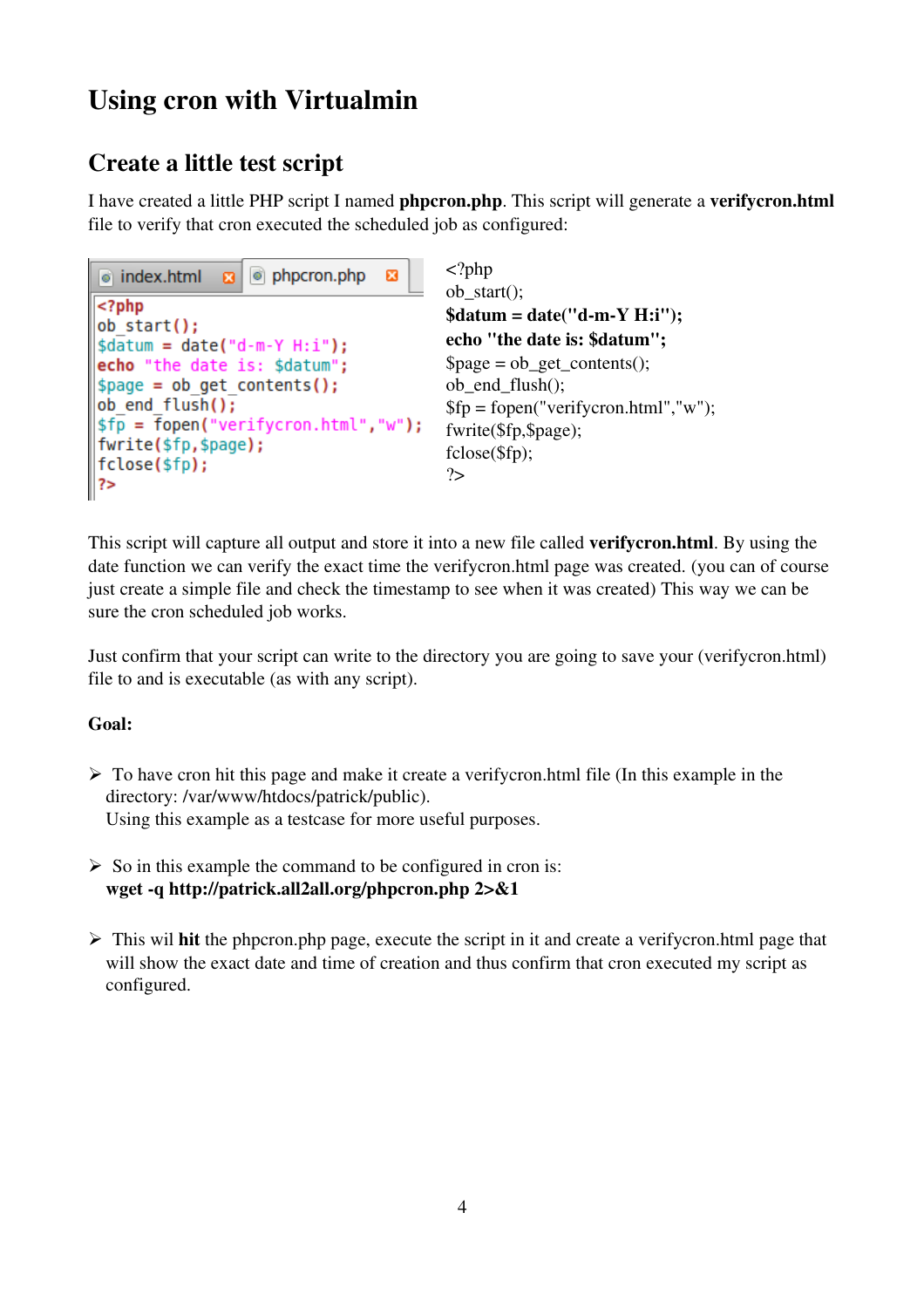## Creating a scheduled cron job

Go to Virtualmin click on Webmin Modules and then on Scheduled Cron Jobs



### Now click on Create a new scheduled cron job

<span id="page-4-0"></span>

| Module Index                                                                                                                                                                                                                                                                                                                                                                                                                                                                                                                    |                                                                                                                                         | <b>Create Cron Job</b>                                                                                                                                                                            |                                                                                                                        |                                                                            |
|---------------------------------------------------------------------------------------------------------------------------------------------------------------------------------------------------------------------------------------------------------------------------------------------------------------------------------------------------------------------------------------------------------------------------------------------------------------------------------------------------------------------------------|-----------------------------------------------------------------------------------------------------------------------------------------|---------------------------------------------------------------------------------------------------------------------------------------------------------------------------------------------------|------------------------------------------------------------------------------------------------------------------------|----------------------------------------------------------------------------|
| <b>Job Details</b>                                                                                                                                                                                                                                                                                                                                                                                                                                                                                                              |                                                                                                                                         |                                                                                                                                                                                                   |                                                                                                                        |                                                                            |
| Execute cron job as<br>patrick $\nabla$                                                                                                                                                                                                                                                                                                                                                                                                                                                                                         |                                                                                                                                         |                                                                                                                                                                                                   |                                                                                                                        |                                                                            |
| Active? $\odot$ Yes $\odot$ No                                                                                                                                                                                                                                                                                                                                                                                                                                                                                                  |                                                                                                                                         |                                                                                                                                                                                                   |                                                                                                                        |                                                                            |
|                                                                                                                                                                                                                                                                                                                                                                                                                                                                                                                                 |                                                                                                                                         |                                                                                                                                                                                                   |                                                                                                                        |                                                                            |
| Command                                                                                                                                                                                                                                                                                                                                                                                                                                                                                                                         | wget -q http://patrick.all2all.org/phpcron.php 2>&1                                                                                     |                                                                                                                                                                                                   |                                                                                                                        |                                                                            |
| Input to command                                                                                                                                                                                                                                                                                                                                                                                                                                                                                                                |                                                                                                                                         |                                                                                                                                                                                                   |                                                                                                                        |                                                                            |
| <b>Description</b>                                                                                                                                                                                                                                                                                                                                                                                                                                                                                                              |                                                                                                                                         |                                                                                                                                                                                                   |                                                                                                                        |                                                                            |
| When to execute                                                                                                                                                                                                                                                                                                                                                                                                                                                                                                                 |                                                                                                                                         |                                                                                                                                                                                                   |                                                                                                                        |                                                                            |
| $\bigcirc$ Simple schedule<br>$\bullet$<br>Hourly<br>$\overline{\nabla}$                                                                                                                                                                                                                                                                                                                                                                                                                                                        | Times and dates selected below                                                                                                          |                                                                                                                                                                                                   |                                                                                                                        |                                                                            |
| <b>Minutes</b>                                                                                                                                                                                                                                                                                                                                                                                                                                                                                                                  | <b>Hours</b>                                                                                                                            | Days                                                                                                                                                                                              | <b>Months</b>                                                                                                          | Weekdays                                                                   |
| $\bigcirc$ all                                                                                                                                                                                                                                                                                                                                                                                                                                                                                                                  | $\bigcirc$ all                                                                                                                          | $\bigcirc$ aii                                                                                                                                                                                    | $\bigcirc$ aii                                                                                                         | $\bigcirc$ all                                                             |
| $\bullet$<br>Selected                                                                                                                                                                                                                                                                                                                                                                                                                                                                                                           | $\bullet$<br>Selected                                                                                                                   | $\bullet$<br>Selected                                                                                                                                                                             | $\bullet$ Selected                                                                                                     | Selected                                                                   |
| 0<br>12<br>24<br>36<br>48<br>25<br>37<br>49<br>1<br>13<br>26<br>2<br>14<br>38<br>50<br>3<br>15<br>27<br>39<br>51<br>4<br>16<br>28<br>40<br>52<br>5<br>17<br>29<br>41<br>53<br>6<br>18<br>30<br>42<br>54<br>7<br>19<br>31<br>43<br>55<br>8<br>20<br>32<br>44<br>56<br>9<br>21<br>33<br>45<br>57<br>Δ<br>Δ<br>Δ<br>Δ<br>Δ<br>10<br>22<br>34<br>46<br>58<br>$\overline{\nabla}$<br>23<br>35<br>47<br>59<br>₩<br>11<br>₩<br>Note: Ctrl-click (or command-click on the Mac) to select and de-select minutes, hours, days and months. | 12<br>0<br>1<br>13<br>2<br>14<br>3<br>15<br>16<br>4<br>5<br>17<br>6<br>18<br>7<br>19<br>20<br>8<br>9<br>21<br>Δ<br>22<br>10<br>11<br>23 | 25<br>13<br>1<br>2<br>26<br>14<br>27<br>3<br>15<br>4<br>28<br>16<br>5<br>29<br>17<br>Δ<br>6<br>30<br>18<br>7<br>31<br>19<br>▽<br>8<br>20<br>21<br>9<br>22<br>10<br>Δ<br>Δ<br>23<br>11<br>12<br>24 | January<br>February<br>March<br>April<br>May<br>June<br>July<br>August<br>September<br>October<br>November<br>December | Sunday<br>Monday<br>Tuesday<br>Wednesday<br>Thursday<br>Friday<br>Saturday |
| Date range to execute                                                                                                                                                                                                                                                                                                                                                                                                                                                                                                           |                                                                                                                                         |                                                                                                                                                                                                   |                                                                                                                        |                                                                            |
| Run on any date<br>$\bigcirc$ Only run from<br>Jan   $\nabla$<br>Jan   $\nabla$<br>to<br>444<br>$\cdots$                                                                                                                                                                                                                                                                                                                                                                                                                        |                                                                                                                                         |                                                                                                                                                                                                   |                                                                                                                        |                                                                            |
| Create                                                                                                                                                                                                                                                                                                                                                                                                                                                                                                                          |                                                                                                                                         |                                                                                                                                                                                                   |                                                                                                                        |                                                                            |

Return to cron list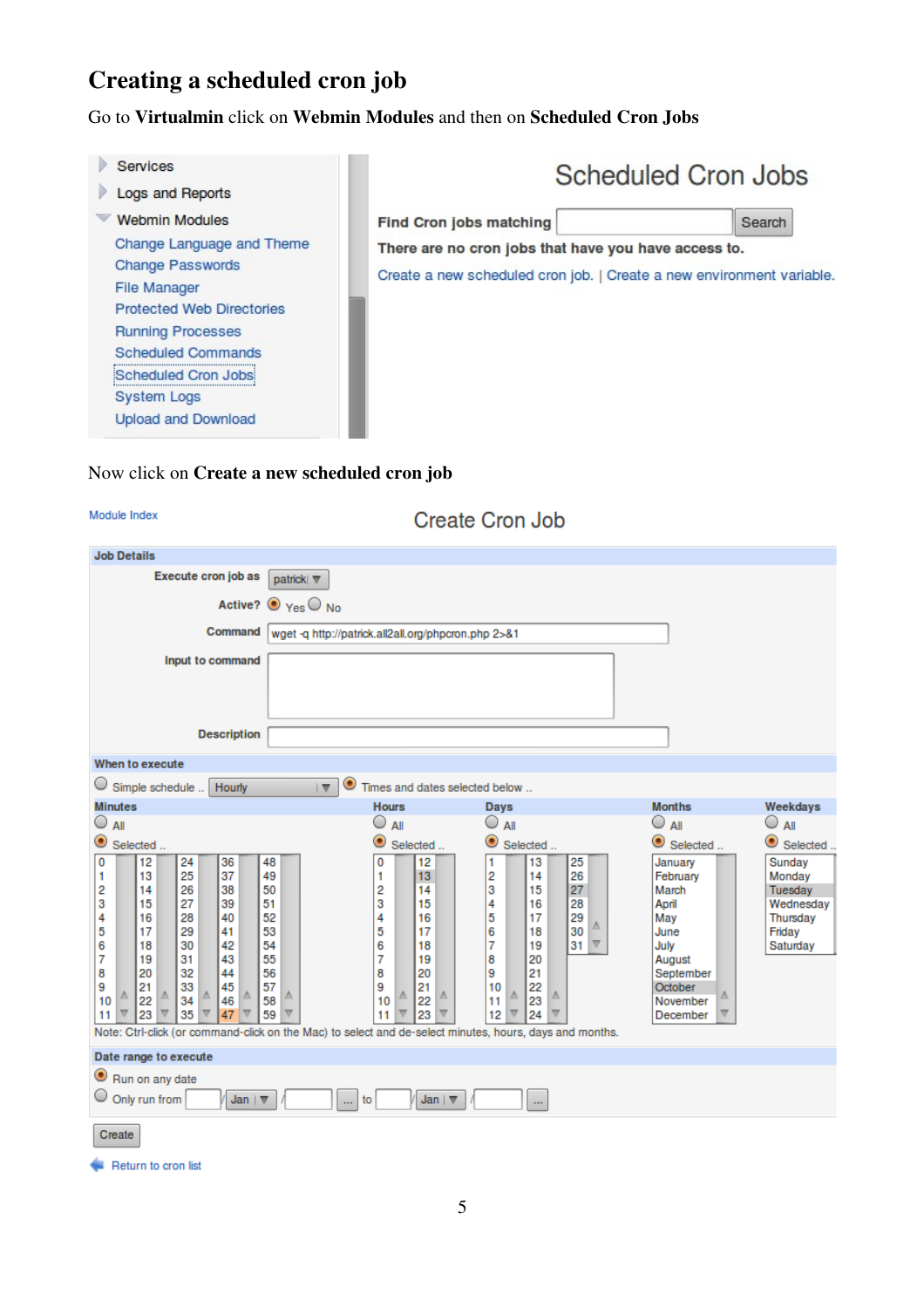Now enter the command, schedule it and then click the create button.

### **Scheduled Cron Jobs**

|                                                                                                         | <b>Find Cron jobs matching</b>                                                                          | <b>Search</b>                                       |             |  |  |
|---------------------------------------------------------------------------------------------------------|---------------------------------------------------------------------------------------------------------|-----------------------------------------------------|-------------|--|--|
|                                                                                                         | Select all.   Invert selection.   Create a new scheduled cron job.   Create a new environment variable. |                                                     |             |  |  |
|                                                                                                         | Active?                                                                                                 | Command                                             | <b>Move</b> |  |  |
|                                                                                                         | $\sqrt{ }$ Yes                                                                                          | wget -q http://patrick.all2all.org/phpcron.php 2>&1 |             |  |  |
| Select all.   Invert selection.   Create a new scheduled cron job.   Create a new environment variable. |                                                                                                         |                                                     |             |  |  |
|                                                                                                         | Delete Selected Jobs                                                                                    | Disable Selected Jobs<br>Enable Selected Jobs       |             |  |  |

You can now see the scheduled job and others if created. Check the active box and click on Enable Selected Jobs, it now writes the job to cron.

In this example the **wget -q http://patrick.all2all.org/phpcron.php**  $2 > 2$  command will be run:

On Tuesday October the 27<sup>th</sup> at 13hours and 47minutes Crontab syntax:  $47 \t13 \t27 \t10 \t2$  wget -q http://patrick.all2all.org/phpcron.php  $2 > & 1$ 

I should now see a newly created verifycron.html file in my public directory at 13h47 thanks to the scheduled job!

Indeed when visiting http:/patrick.all2all.org/verifycron.html, the by PHP created page shows the correct date and time for the cron job we scheduled:



The Virtualmin filemanager confirms the correct time and date too:

|        | /var/www/htdocs/patrick/public                                                                                                |                                                      |                                                          |                                                                                                             |                                                                                                             | Hi:                                                                                                  |
|--------|-------------------------------------------------------------------------------------------------------------------------------|------------------------------------------------------|----------------------------------------------------------|-------------------------------------------------------------------------------------------------------------|-------------------------------------------------------------------------------------------------------------|------------------------------------------------------------------------------------------------------|
|        | Name                                                                                                                          | Size                                                 |                                                          | User                                                                                                        | Group                                                                                                       | Date                                                                                                 |
| À<br>À | xmlrpc.php<br>logs<br>joomla<br>wordpress<br>$drupal-6.14$<br>upload<br>index.html<br>stats<br>phpcron.php<br>verifycron.html | 352 B<br>4<br>4.<br>4<br>4<br>490<br>4.<br>354<br>29 | 4 KB<br>kB.<br>KB.<br>kB.<br>KB.<br>В<br>kB.<br>- B<br>В | patrick<br>patrick<br>patrick<br>patrick<br>patrick<br>patrick<br>patrick<br>patrick<br>patrick<br>www-data | patrick<br>patrick<br>patrick<br>patrick<br>patrick<br>patrick<br>patrick<br>patrick<br>patrick<br>www-data | Dec/05<br>30/Ju1<br>10/Sep<br>$10/$ Sep<br>$18/$ Sep<br>15/0ct<br>26/0ct<br>26/0ct<br>11:29<br>13:47 |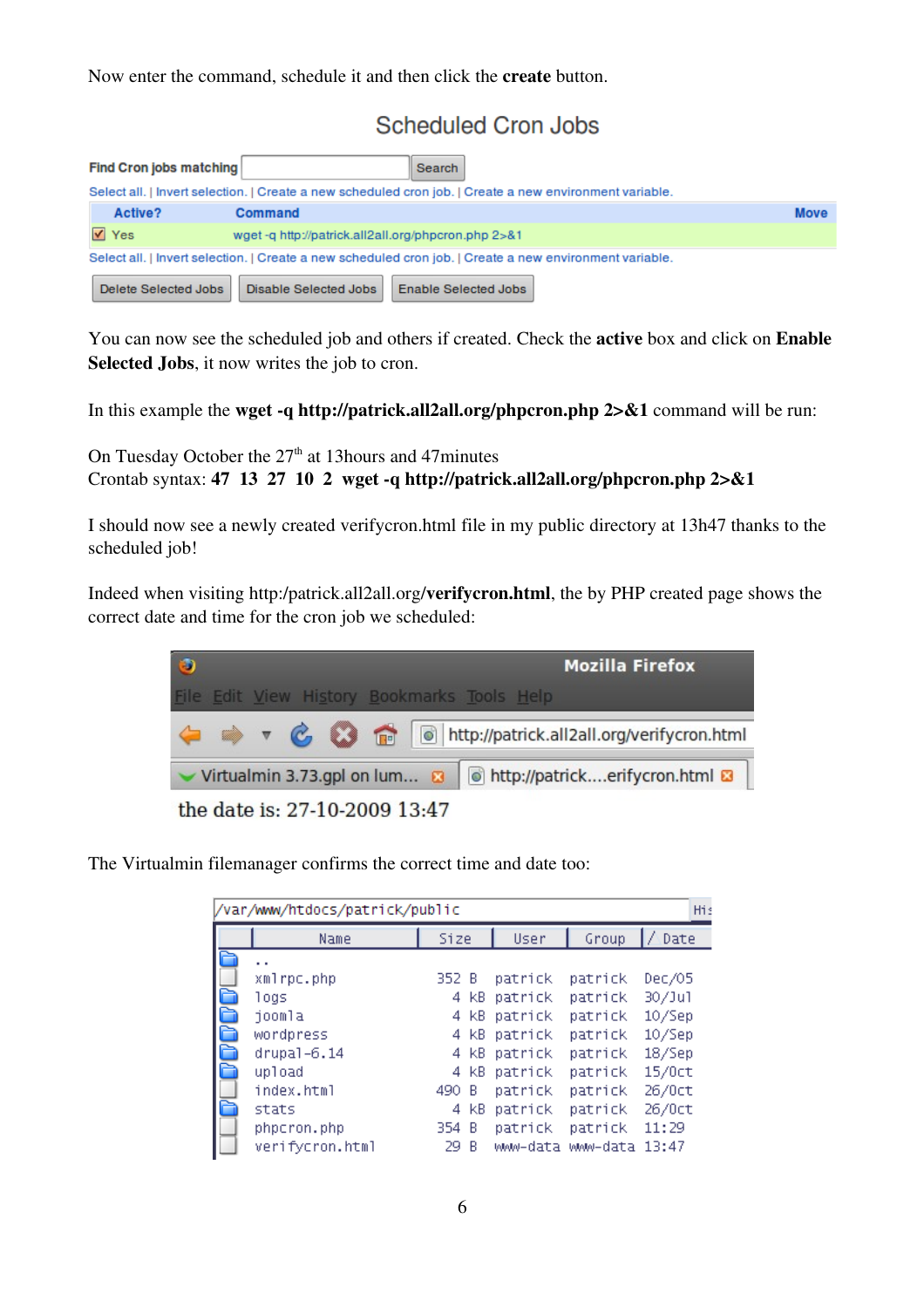Note that you can test your commands before configuring them as a cron job. To do so click on Virtualmin then on Webmin Modules and finally on Running Processes:

E.g. I will enter and run a command to call help for the PHP binary:

```
Help..
```
**Running Processes** 

Display: PID | User | Memory | CPU | Search | Run..



| php [options] -a                                                                                                                                                                                                                                              | PHP Warning: Cannot load module 'PDO ODBC' because required module 'pdo' is not loaded<br>Usage: php [options] [-f] <file> [--] [args]<br/>php [options] -r <code> [--] [args]<br/>php [options] [-B <begin_code>] -R <code> [-E <end_code>] [--] [args]<br/>php [options] [-B <begin_code>] -F <file> [-E <end_code>] [--] [args]<br/>php [options] -- [args]</end_code></file></begin_code></end_code></code></begin_code></code></file>                                                                                                                                                                                                                                                                                                                                                                                                                                                                                           |
|---------------------------------------------------------------------------------------------------------------------------------------------------------------------------------------------------------------------------------------------------------------|--------------------------------------------------------------------------------------------------------------------------------------------------------------------------------------------------------------------------------------------------------------------------------------------------------------------------------------------------------------------------------------------------------------------------------------------------------------------------------------------------------------------------------------------------------------------------------------------------------------------------------------------------------------------------------------------------------------------------------------------------------------------------------------------------------------------------------------------------------------------------------------------------------------------------------------|
| -a<br>-d foo[=bar]<br>-е<br>-ř <file><br/>-ḥ<br/><math>\frac{1}{1}</math><br/><math>-m</math><br/>-r <code><br/><math>-R &lt;</math>code&gt;<br/>-F <file><br/>-E <end code=""><br/>-н<br/>- S<br/>- V<br/>-W<br/>-z <file></file></end></file></code></file> | Run interactively<br>-c <path> <file> Look for php.ini file in this directory<br/>-n _ _ _ _ _ No php.ini file will be used<br/>Define INI entry foo with value 'bar'<br/>Generate extended information for debugger/profiler<br/>Parse and execute <file>.<br/>This help<br/>PHP information<br/>Syntax check only (lint)<br/>Show compiled in modules<br/>Run PHP <code> without using script tags <??><br/>-B <begin_code> Run PHP <begin_code> before processing input lines<br/>Run PHP <code> for every input line<br/>Parse and execute <file> for every input line<br/>Run PHP <end code=""> after processing all input lines<br/>Hide any passed arguments from external tools.<br/>Display colour syntax highlighted source.<br/>Version number<br/>Display source with stripped comments and whitespace.<br/>Load Zend extension <file>.</file></end></file></code></begin_code></begin_code></code></file></file></path> |
| args                                                                                                                                                                                                                                                          | Arguments passed to script. Use -- args when first argument<br>stärts with - or script is read from stdin                                                                                                                                                                                                                                                                                                                                                                                                                                                                                                                                                                                                                                                                                                                                                                                                                            |
| --ini                                                                                                                                                                                                                                                         | Show configuration file names                                                                                                                                                                                                                                                                                                                                                                                                                                                                                                                                                                                                                                                                                                                                                                                                                                                                                                        |
| --rf <name><br/>--rc <name><br/>--re <name><br/>--ri <name></name></name></name></name>                                                                                                                                                                       | Show information about function <name>.<br/>Show information about class <name>.<br/>Show information about extension <name>.<br/>Show configuration for extension <name>.</name></name></name></name>                                                                                                                                                                                                                                                                                                                                                                                                                                                                                                                                                                                                                                                                                                                               |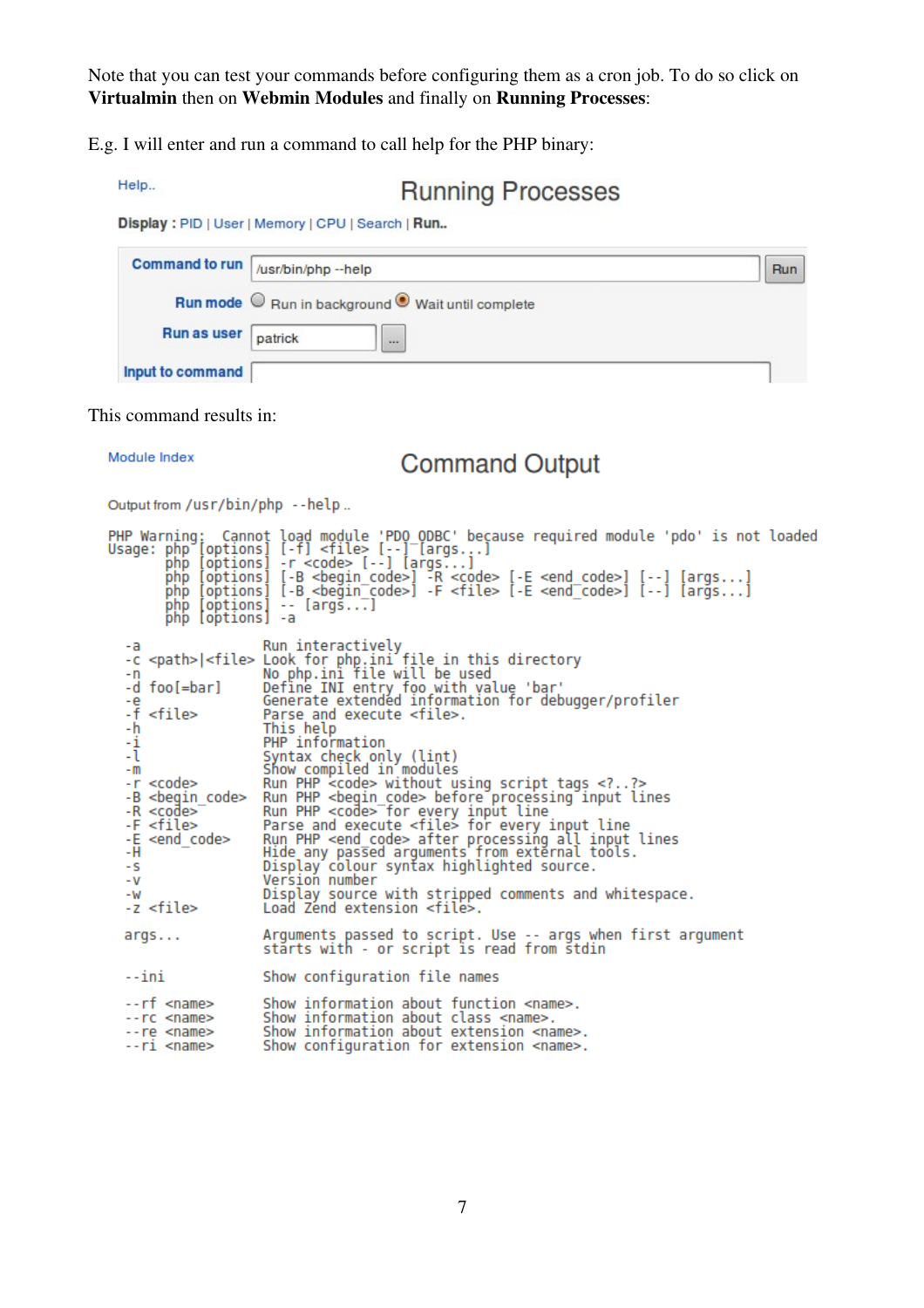## Running PHP cron jobs

Scheduled tasks are a common feature in modern web applications. From cleaning out caches every 24 hours to checking subscription periods and even generating reports, more web applications live by the clock than ever before.

➢ You can call your PHP scripts via cron using the PHP binary. Say your scripts are in the /var/www/htdocs/mysite/scripts directory. Your PHP binary is in /usr/bin/php, Your command to run your script should be this:

#### /usr/bin/php /var/www/htdocs/mysite/scripts/runmyscript.php

I will use the phpcron.php file with the date function again to demonstrate how to run a PHP cron job:

#### ➢ Test your command in Virtualmin=>Webmin Modules=>Running Processes:

/usr/bin/php /var/www/htdocs/patrick/phpcron.php

#### Help..

### **Running Processes**

Display: PID | User | Memory | CPU | Search | Run..

| Command to run      | /usr/bin/php -a /var/www/htdocs/patrick/phpcron.php | Run |
|---------------------|-----------------------------------------------------|-----|
|                     | Run mode O Run in background O Wait until complete  |     |
| Run as user patrick | $\cdots$                                            |     |
| Input to command    |                                                     |     |

Module Index

### **Command Output**

Output from /usr/bin/php -a /var/www/htdocs/patrick/ PHP Warning: Cannot load module 'PDO\_ODBC' becaus<br>Interactive mode enabled the date is: 26-10-2009 18:00

It shows the date like it should so I can safely configure it as a cron job, knowing the PHP syntax is correct.

Create the Cron Job for your command as shown [here.](#page-4-0)